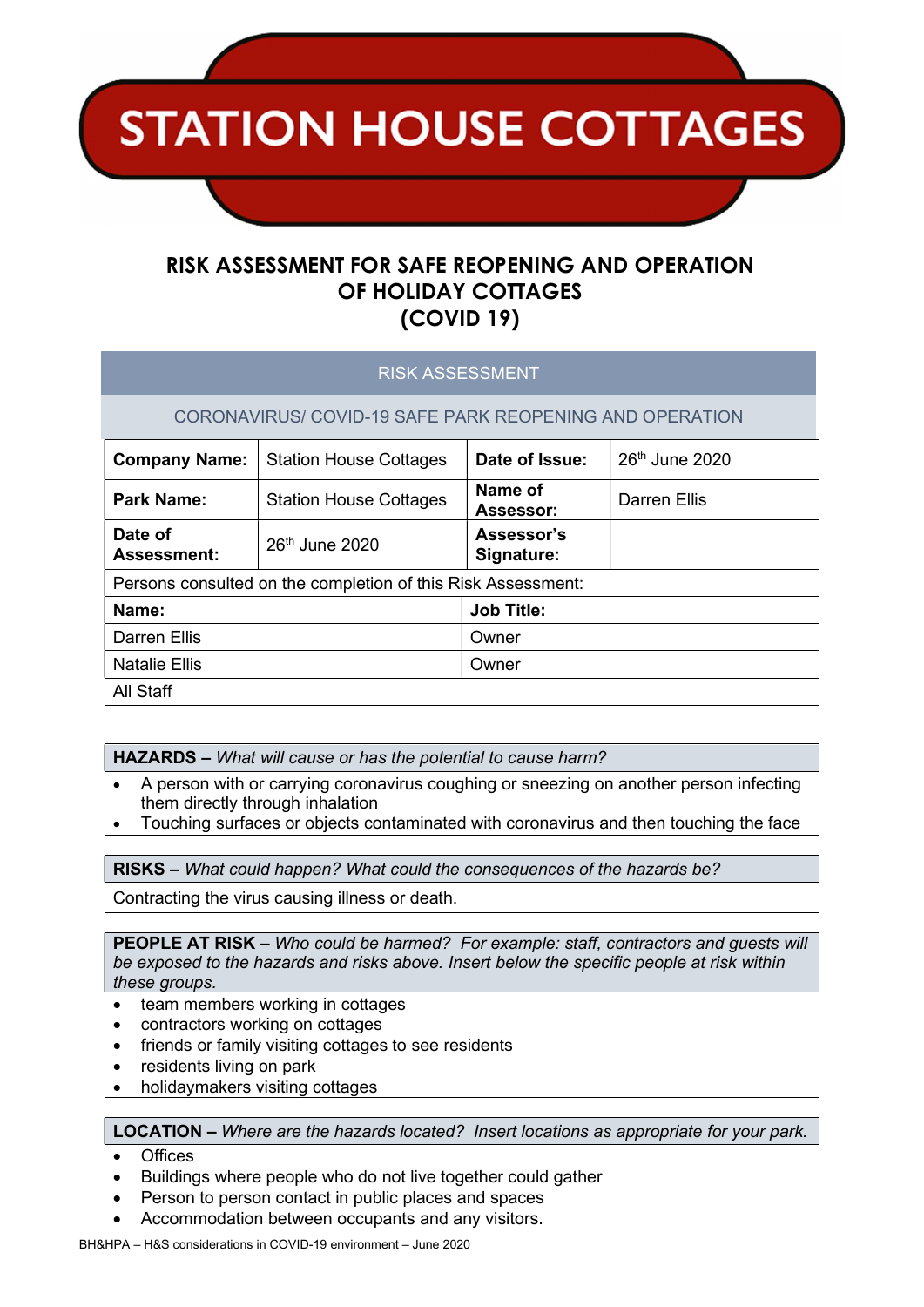#### GENERAL CONTROL MEASURES – What are you doing to control the risks? All the control measures identified below will, in combination, contribute to minimise the risks identified to an acceptable level. Identify below whether the controls are in place and the individual responsible for the work. No . Description  $\vert$  Yes No N/A Responsible 1 Staff members briefed on the facts regarding the virus from government guidance YES Darren Ellis 2 Accommodation owner with understanding and more detailed knowledge of coronavirus identified and trained YES Darren Ellis 3 Staff members instructed in safe working procedures, such as social distancing and hand sanitising procedures to be followed when dealing with guests and other staff members YES Darren Ellis 4 Written procedures for ill or vulnerable staff members in place and communicated to all staff members **YES** Darren Ellis 5 Communications between staff members/management established (ideally electronically) to support social distancing. **YFS** Darren Ellis 6 Accommodation guests provided with information, guidance and park rules related to coronavirus prior to arrival in line with BH&HPA Guidance: General considerations for reopening holiday accommodation **YES** Darren Ellis  $7$  All guest to confirm on check out that no one has  $YES$  Darren Ellis been ill during their stay 8 Anyone (colleagues, visitors etc) showing symptoms of coronavirus(fever and/or new dry cough) instructed to self-isolate at home in accordance with current government guidance on this link YES Darren Ellis 9 Adequate supplies of all personal protective equipment (PPE) needed in stock, e.g.: - Hand Sanitiser Disposable Gloves Face Masks YES Darren Ellis 10 Staff Members provided with, and instructed in wearing suitable PPE: disposable gloves, aprons, face masks when cleaning areas YES Darren Ellis 11  $\Big|$  Access to the cottages can be adequately  $\Big|$  YES  $\Big|$ Darren Ellis 12 Information on accommodation rules re; access, hygiene practices and social distancing adequately signed YES Darren Ellis  $\begin{array}{c|c} 13 \end{array}$  Procedures in place for social distancing when Procedures in place for social distancing when  $YES$ Darren Ellis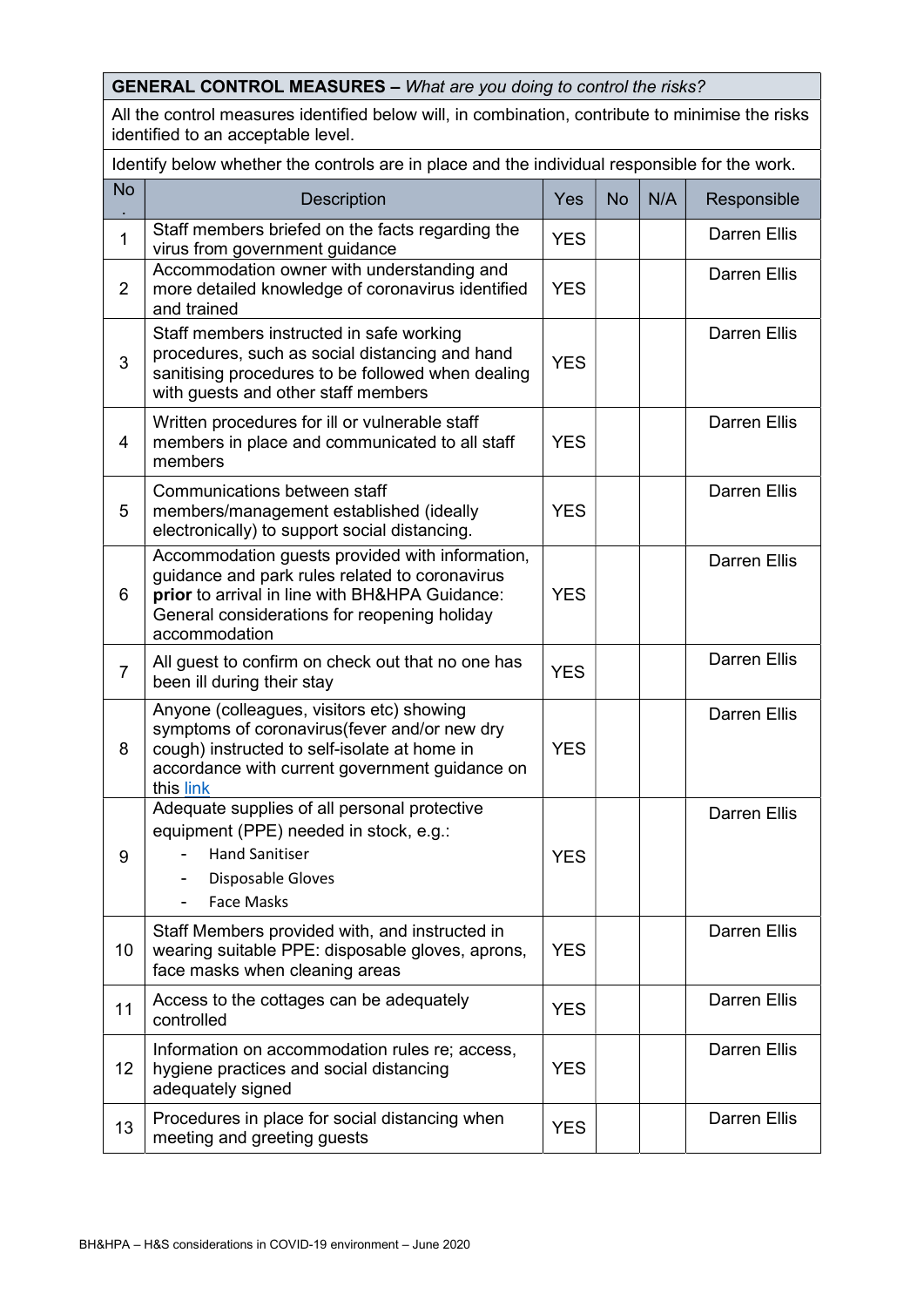GENERAL CONTROL MEASURES – What are you doing to control the risks?

All the control measures identified below will, in combination, contribute to minimise the risks identified to an acceptable level.

Identify below whether the controls are in place and the individual responsible for the work.

| <b>No</b> | <b>Description</b>                                                                                                                                                                                                    | Yes        | <b>No</b> | N/A | Responsible         |
|-----------|-----------------------------------------------------------------------------------------------------------------------------------------------------------------------------------------------------------------------|------------|-----------|-----|---------------------|
| 14        | Any areas of the accommodation that may, when<br>used, compromise the ability to social distance<br>identified and either taken out of use, or, changes<br>made to the way they are used e.g. one person at<br>a time | <b>YES</b> |           |     | <b>Darren Ellis</b> |
| 15        | Procedures in place detailing what parts of<br>accommodation will be cleaned and the frequency                                                                                                                        | <b>YES</b> |           |     | <b>Darren Ellis</b> |
| 16        | No social/group activities to be arranged or held<br>within the accommodation. (Social distancing to<br>be maintained at all times makes them<br>impractical)                                                         | <b>YES</b> |           |     | <b>Darren Ellis</b> |
| 17        | Schedule in place for checking essential<br>accommodation infrastructure prior to opening<br>including arrangements for electrical and gas<br>safety                                                                  | <b>YES</b> |           |     | <b>Darren Ellis</b> |
| 18        | Third parties including contractors and suppliers<br>sign in arranged (including advice to keep a social<br>distance from staff and holiday guests)                                                                   | <b>YES</b> |           |     | <b>Darren Ellis</b> |
| 19        | Customers regularly updated on park measures to<br>best manage the outbreak and the facts regarding<br>coronavirus, from BH&HPA and Government<br>websites                                                            | <b>YES</b> |           |     | <b>Darren Ellis</b> |
| 20        | Hand washing and/or sanitising facilities in<br>close proximity to entrances to and exits from,<br>buildings and outdoor facilities still in use                                                                      | <b>YES</b> |           |     | <b>Darren Ellis</b> |
| 21        | Staff members who need to have contact with<br>customers (e.g. reception, maintenance)<br>instructed to maintain social distance of at least<br>2m (or current government instruction)                                | <b>YES</b> |           |     | <b>Darren Ellis</b> |
| 22        | Hand washing/sanitising facilities scheduled for checks<br>to ensure a continuous supply of soap or hand<br>sanitiser of at least 60% and disposable paper towels                                                     | <b>YES</b> |           |     | <b>Darren Ellis</b> |
| 23        | In buildings still used as a workplace, an<br>area/room identified for staff members who<br>become ill whilst at work to be isolated (and call<br>111) Bike Storage Room                                              | <b>YES</b> |           |     | <b>Darren Ellis</b> |
| 24        | Symptomatic and diagnosed caravan occupants<br>or staff members instructed to completely self-<br>isolate (at their home address)                                                                                     | <b>YES</b> |           |     | <b>Darren Ellis</b> |
| 25        | Adequate number of closed/lidded bins lined with<br>disposable liners available for disposal of tissues<br>and/or paper towels/cloths                                                                                 | <b>YES</b> |           |     | <b>Darren Ellis</b> |
| 26        | Waste from cleaning/decontamination: instruction<br>that it must be double bagged, and staff directed<br>on disposal                                                                                                  | <b>YES</b> |           |     | <b>Darren Ellis</b> |